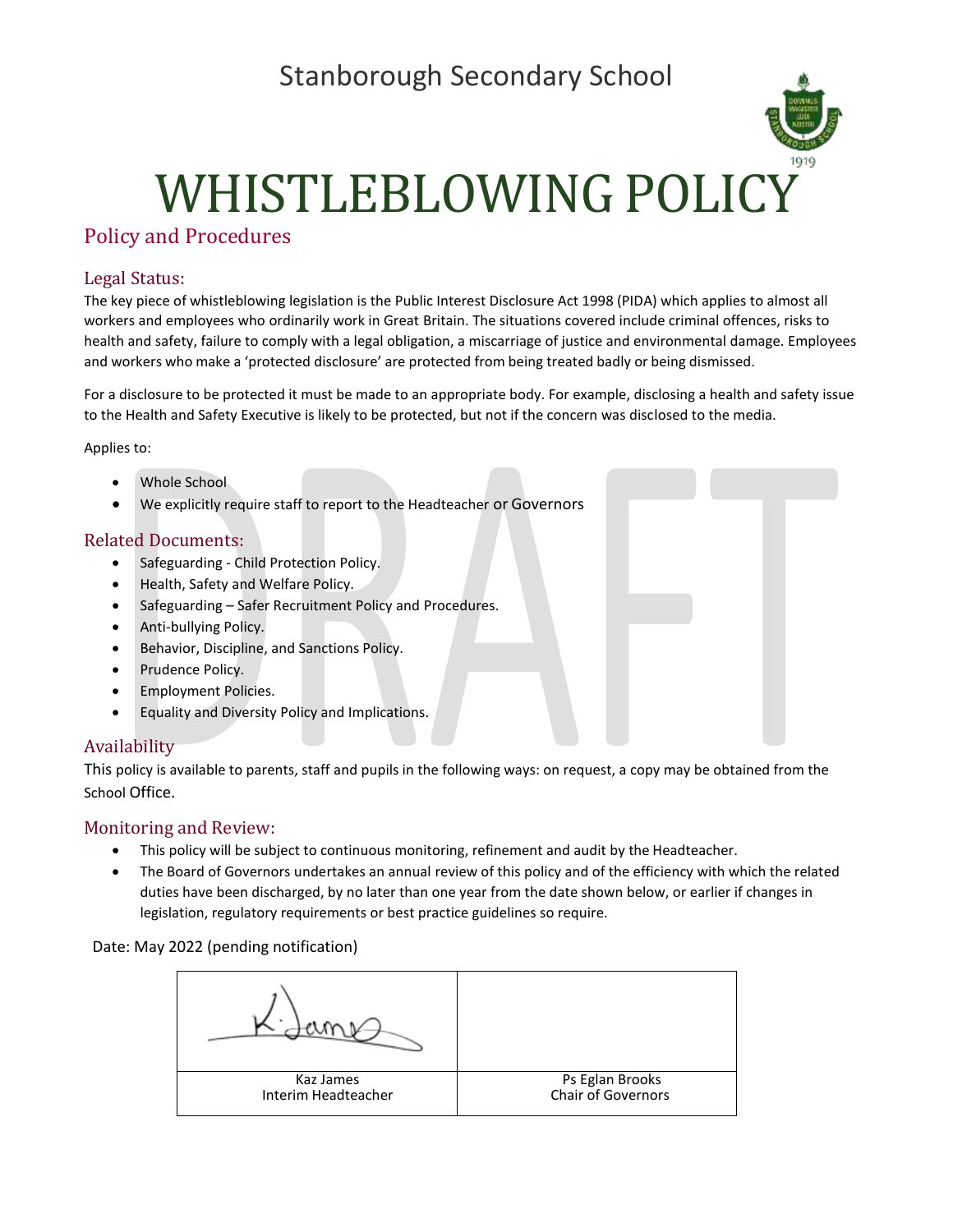Stanborough School is committed to the highest possible standards of openness, probity and accountability. In line with that commitment, employees and others with serious concerns about malpractice or wrongdoing in the School's work are encouraged to come forward and voice those concerns without fear of victimization. Whatever the source the Governors are committed to listening to the concerns, taking them seriously and ensuring that they are dealt with promptly and fairly.

We explicitly require staff to report to the Headteacher of the School or the Governors any concern or allegation about school practices or the behavior of colleagues, which are likely to put pupils at risk of abuse or other serious harm.

The Second Report of the Committee on Standards in Public Life: Local Public Spending Bodies published by The Nolan Committee used the term "whistleblowing" to mean the confidential raising of problems or concerns within an organisation by a member of staff. This is not "leaking" information but refers to matters of impropriety e.g. a breach of law, school procedures or ethics. Nor is whistleblowing the raising of a grievance within the school (which would be dealt with under the staff grievance procedures).

Those external to the School are encouraged to raise any concerns they have about the way in which the School operates through the School's Complaints Procedure. Employees are often the first to realize that there may be something seriously wrong with an organization. However, they may not express their concerns because they feel that speaking up would be disloyal to their colleagues or to the organisation. They may also fear harassment or victimization. Employees are encouraged to raise their concerns within the School by applying the approach described in this document, rather than overlooking a problem or blowing the whistle outside the organization.

The school provides immunity from retribution or disciplinary action against such staff for "Whistleblowing" in good faith. At all levels, including newly appointed and ancillary, staff have been given briefing or training on responding to suspicions or allegations of abuse and know what action they should take in response to such suspicions or allegations.

It should be emphasized that this policy is intended to assist individuals who believe they have discovered malpractice or impropriety. It is not designed to question financial or business decisions taken by the School nor should it be used to reconsider any matters, which have already been addressed under harassment, complaint, disciplinary or other procedures. Once the "whistleblowing" procedures are in place, it isreasonable to expect staff to use them rather than air their complaints outside the School.

We expect employees, volunteers, and anyone associated with Stanborough School who have serious concerns about any aspect of practices encountered within the School to come forward and voice those concerns without fear of reprisals. This Policy is to support staff wanting to raise such issues. It is recognised that certain cases will have to proceed on a confidential basis.

This policy takes into account the provisions of the Public Interest Disclosure Act 1998, which also provides legal recourse for the person raising the concern should they feel they have been treated unfairly because of "whistleblowing". A purpose of the policy is to give all members of staff the confidence to come forward and raise issues of concern.

The issues covered by the policy include things that may:

- Be unlawful.
- Involve fraud or dishonesty.
- Be contrary to School Policies and Procedure.

*Stanborough School is committed to safeguarding and promoting the welfare of our students and expects all staff and volunteers to share this commitment. It is our aim that all our students fulfil their potential Page* 2 *of* 9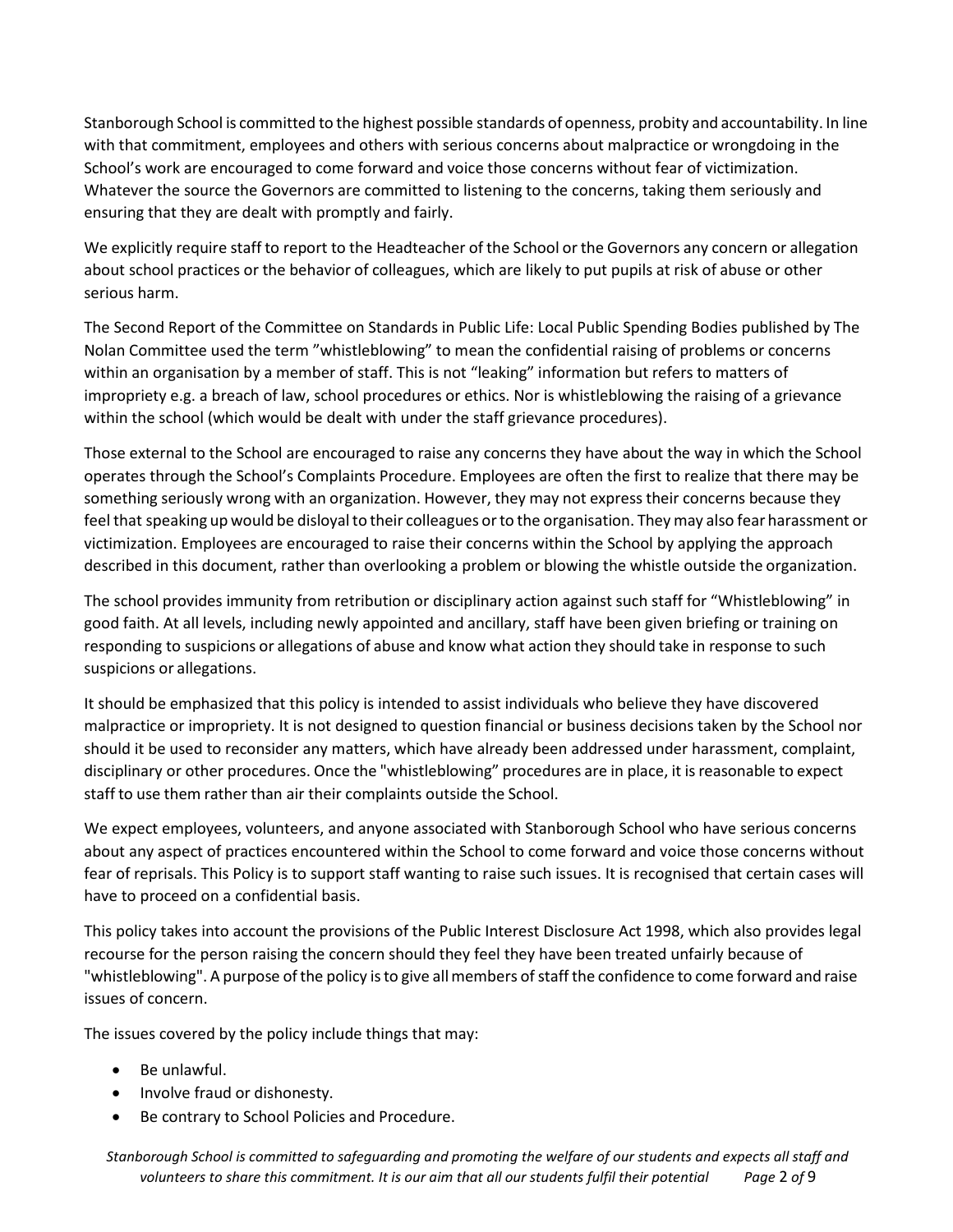- Be seen as improper conduct.
- Endanger the health and safety of staff or pupils.

## Purpose

- The purpose of this policy is to:
- Encourage a member of staff to feel confident in raising serious concerns and to question and act upon concerns and practice.
- Provide an avenue for a member of staff to raise those concerns and receive feedback on any action taken.
- Ensure that a member of staff would receive a response to their concerns and that the member of staff is aware of how to take the matter further if they are not satisfied with ourresponse.
- Reassure the member of staff that they will be protected from reprisals or victimisation for any disclosure that have been made in good faith.
- The policy is intended to cover any serious concerns that a member of staff has about any aspect of service provision or the conduct of a member of staff or others acting on behalf of the school or major concerns that fall out of the scope of other procedures.

The staff and Governors of the school seek to run all aspects of school business and activity with full regard for high standards of conduct and integrity. If members of school staff, parents, Governors or the school community at large become aware of activities that give cause for concern, Stanborough School has this whistleblowing policy. This acts as a framework to allow concerns to be raised confidentially and provides for a thorough and appropriate investigation of the matter to bring it to a satisfactory conclusion, under the school's disciplinary procedure. The school is committed to tackling fraud and other forms of malpractice and treats these issues seriously. We recognize that some concerns may be extremely sensitive and have therefore developed a system, which allows for the confidential raising of concerns within the school environment but also has recourse to an external party outside the management structure of the school.

#### Aims:

The aim of this policy is to provide safe and confidential avenues for all staff, volunteers and those associated with the School to raise concerns and receive feedback over malpractice including those of child protection, social care, corruption and financial irregularities occurring within the school. It will result in:

- Staff and Members being aware of how to express concerns in regards to suspicion of badpractice
- A recognition that systems are in place to prevent victimisation and / or intimidation of staff who raise concerns in good faith.
- An atmosphere that enables and encourages staff to raise serious concerns.
- A clear and understandable process regarding taking issues of concern further if they are not satisfied with the response and provide feedback at all stages regarding progress being made.
- Providing avenues for employees to raise concerns and receive feedback on any action taken.
- Allowing employees to take the matter further if they are dissatisfied with the School'sresponse.
- Reassuring employees that they will be protected from reprisals of victimisation for whistleblowing in good faith.

*Stanborough School is committed to safeguarding and promoting the welfare of our students and expects all staff and volunteers to share this commitment. It is our aim that all our students fulfil their potential Page* 3 *of* 9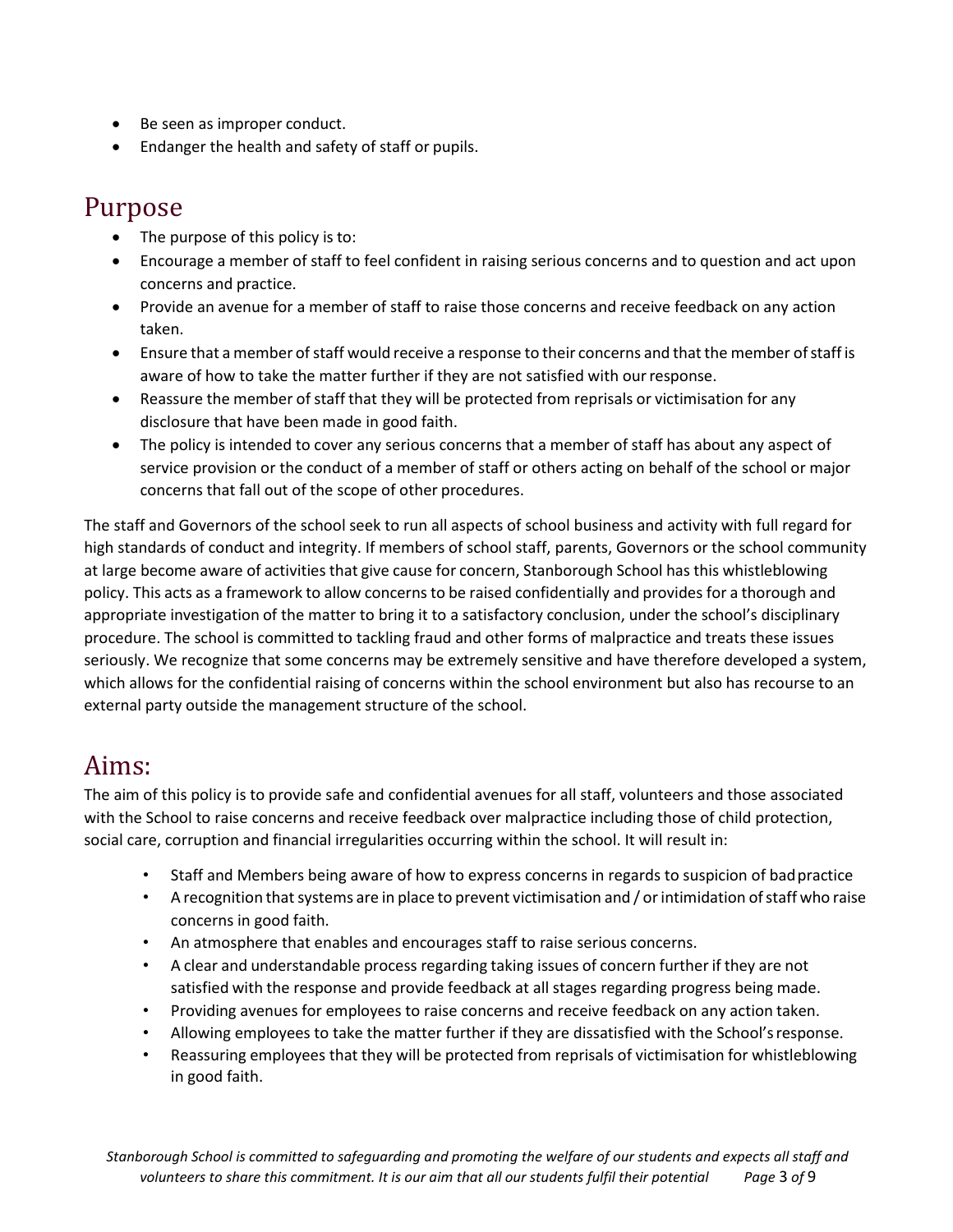There are existing procedures in place (e.g. grievance, harassment and bullying) which make provision for employees to lodge a concern relating to their own employment. This whistleblowing policy is intended to complement those procedures by covering concerns that appear to fall outside their scope. Governors with serious concerns about malpractice or wrongdoing should contact the Governors.

# Scope of Policy

This policy is designed to enable employees of the School to raise concernsinternally and at a high level and to disclose information, which the individual believes, shows malpractice or impropriety. This policy is intended to cover concerns, which are in the public interest and may at least initially be investigated separately but might then lead to the invocation of other procedures e.g. disciplinary. These concerns could include:

- Financial malpractice, impropriety, or fraud.
- Failure to comply with a legal obligation or Statutes.
- Dangers to Health & Safety or the environment.
- Criminal activity.
- Improper conduct or unethical behavior.
- Attempts to conceal any of these.

## Safeguards Harassment and Victimisation

The School recognisesthat the decision to report a concern can be a difficult one to make, not least because of the fear of reprisal from those responsible for the alleged malpractice. The School will not tolerate harassment or victimisation and will take action to protect the person raising the concern when they raise a concern in good faith. This does not mean that if the person raising the concern is already the subject of disciplinary procedures, that those procedures will be halted because of their whistleblowing.

## Confidentiality

It is recognised that the person raising the concern may wish to raise a concern in confidence. Individuals who raise concerns will not have their identity disclosed without their prior consent. .It must be appreciated, however, that in some situations the investigation process may not be concluded unless the source of the information and a statement by the individual is produced as part of the evidence.

## Anonymous Allegations

This policy encourages the person raising the concern to put their names to allegations. Concerns expressed anonymously are much less powerful, but they will be considered at the discretion of the School. In exercising this discretion, the factors to be taken into account would include:

- The seriousness of the issued raised.
- The credibility of the concern.
- The likelihood of confirming the allegation from attributable sources.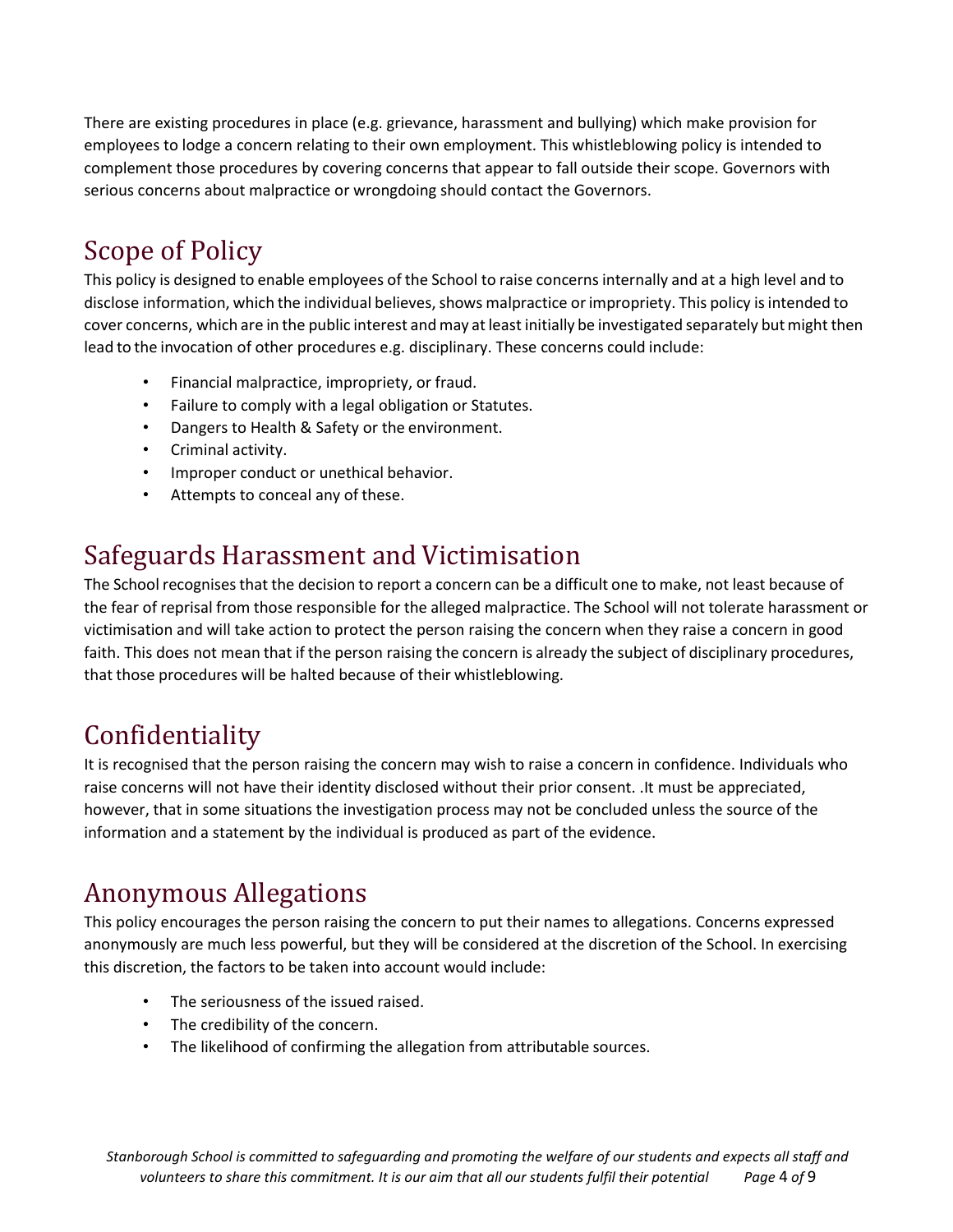# Untrue Allegations

If an allegation is made but subsequently, following an investigation, not up held then no action will be taken against the instigator providing they:

- Have acted in good faith.
- Believe that the information disclosed, and any allegation contained in it, is **substantially true**.
- **Have not** acted for personal gain.

It should be noted that if a malicious or false allegation is made, disciplinary action might be considered.

## How to raise a concern – general

- Employees are encouraged to set out in writing the background and history of the concern, giving names, dates and places where possible and the reason why they are particularly concerned about the situation. If employees do not feel able to put their concern in writing, the matter can be raised by telephone or by way of a meeting with the appropriate person. In any event, employees should try to make an immediate note of relevant details, e.g. what was said in a telephone or other conversation.
- Employees are encouraged to express their concerns at the earliest opportunity. The earlier a concern is raised, the easier it is normally to take action. When raising concerns employees must declare any personal interest, they have in the matter. Although employees are not expected to prove the truth of an allegation, they will need to demonstrate to the person contacted that there are sufficient grounds for a concern. However, they should not attempt to investigate a concern or accuse individuals directly. Employees may invite their trade union or professional association to raise the matter on their behalf.

## How to raise a concern – main steps

- As a first step, an employee should normally raise concerns with her/his immediate manager. This depends, however, on the seriousness and sensitivity of the issues involved and who is thought to be involved in the malpractice. For example, if an employee believes that her/his immediate line manager is involved, the employee should approach the Headteacher.
- In some circumstances, confidential informal advice from the employee's trade union or professional association may help an employee who is unsure of how best to pursue a concern aboutmalpractice.

# How the school will respond

The individual(s) in receipt of the information or allegation (the investigating officer(s)) will carry out a preliminary investigation on a sensitive and confidential basis. This willseek to establish the facts of the matter and assess whether the concern has foundation and can or should be resolved internally. The initial assessment may identify the need to involve third parties to provide further information, advice or assistance, for example involvement of other members of school staff, the school's external auditors, legal or personnel advisors, the police or the regulatory bodies. The action taken by the School will depend on the nature of the concern. The matters raised may: Be investigated internally.

- Be referred to the Police.
- Be referred to an external auditor.
- Form the subject of an independent enquiry.

*Stanborough School is committed to safeguarding and promoting the welfare of our students and expects all staff and volunteers to share this commitment. It is our aim that all our students fulfil their potential Page* 5 *of* 9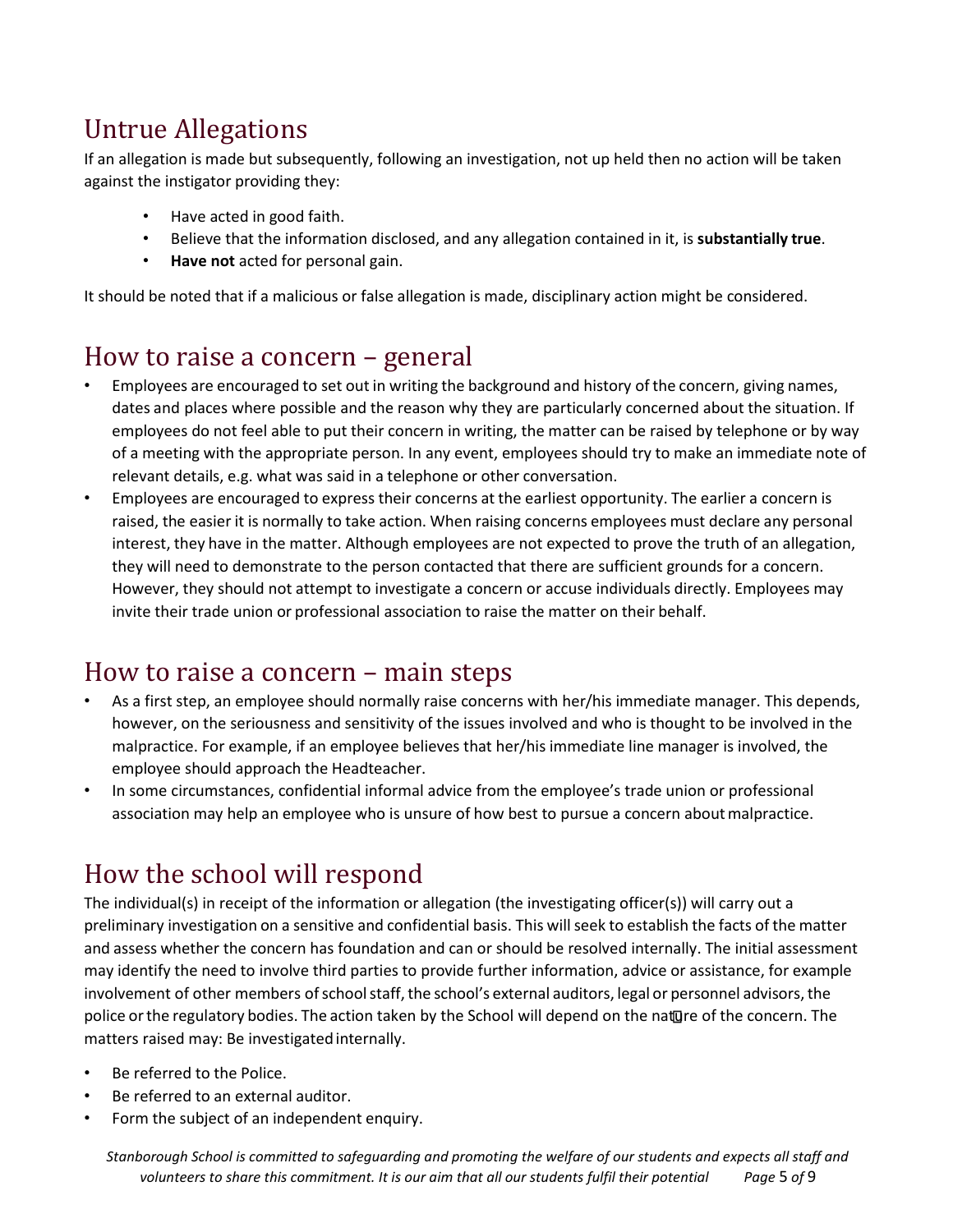In order to protect individuals and the School, initial enquiries will be made to decide whether an investigation is appropriate and if so, what form it should take. Concerns or allegations, which fall within the scope of specific procedures (e.g. pupil protection or discrimination issues or financial irregularities), will normally be referred for consideration underthose procedures. Some concernsmay be resolved by action agreed between the employee raising the concern and the person to whom it is reported without the need for investigation. The person with whom the concern is raised will write personally to the employee who has raised the concern within 10 working days:

- Acknowledging that the concern has been received.
- Indicating how s/he proposes to deal with the matter.
- Giving an estimate of how long it will take to provide a response.

Records will be kept of work undertaken and actions taken throughout the investigation. The investigating officer(s), possibly in conjunction with the Governors or nominee, will consider how best to report the findings and what corrective action needs to be considered. This may include some form of disciplinary action and/or third party referral such as the police. Employees raising a concern will be informed of the outcome of any investigation. In some circumstances, however, it may not be possible to reveal the full details where this relates to personal issues involving a third party. If the whistle blower is dissatisfied with the conduct of the investigation or resolution of the matter or has genuine concerns that the matter has not been handled appropriately, the concerns may be raised with the Governors.

If the whistle blower is dissatisfied with the conduct of the investigation or resolution of the matter or has genuine concerns that the matter has not been handled appropriately, the concerns may be raised with the Head teacher or Governors.

# Safeguards

#### 1. Protection

This policy is designed to offer protection to those employees of the School who disclose such concerns provided the disclosure is made:

- In good faith.
- In the reasonable belief of the individual making the disclosure that it tends to show malpractice or impropriety and if they make the disclosure to an appropriate person (see below). It isimportant to note that no protection from internal disciplinary procedures is offered to those who choose not to use the procedure. In an extreme case, malicious or wild allegations could give rise to legal action on the part of the persons complained about.

#### 2. Confidentiality

The School will treat all such disclosures in a confidential and sensitive manner. The identity of the individual making the allegation may be kept confidential so long as it does not hinder or frustrate any investigation.

However, the investigation process may reveal the source of the information and the individual making the disclosure may need to provide a statement as part of the evidence required.

• We recognise and understand that any member of the public may whistle blow to the DfE or Ofsted, especially with regard to: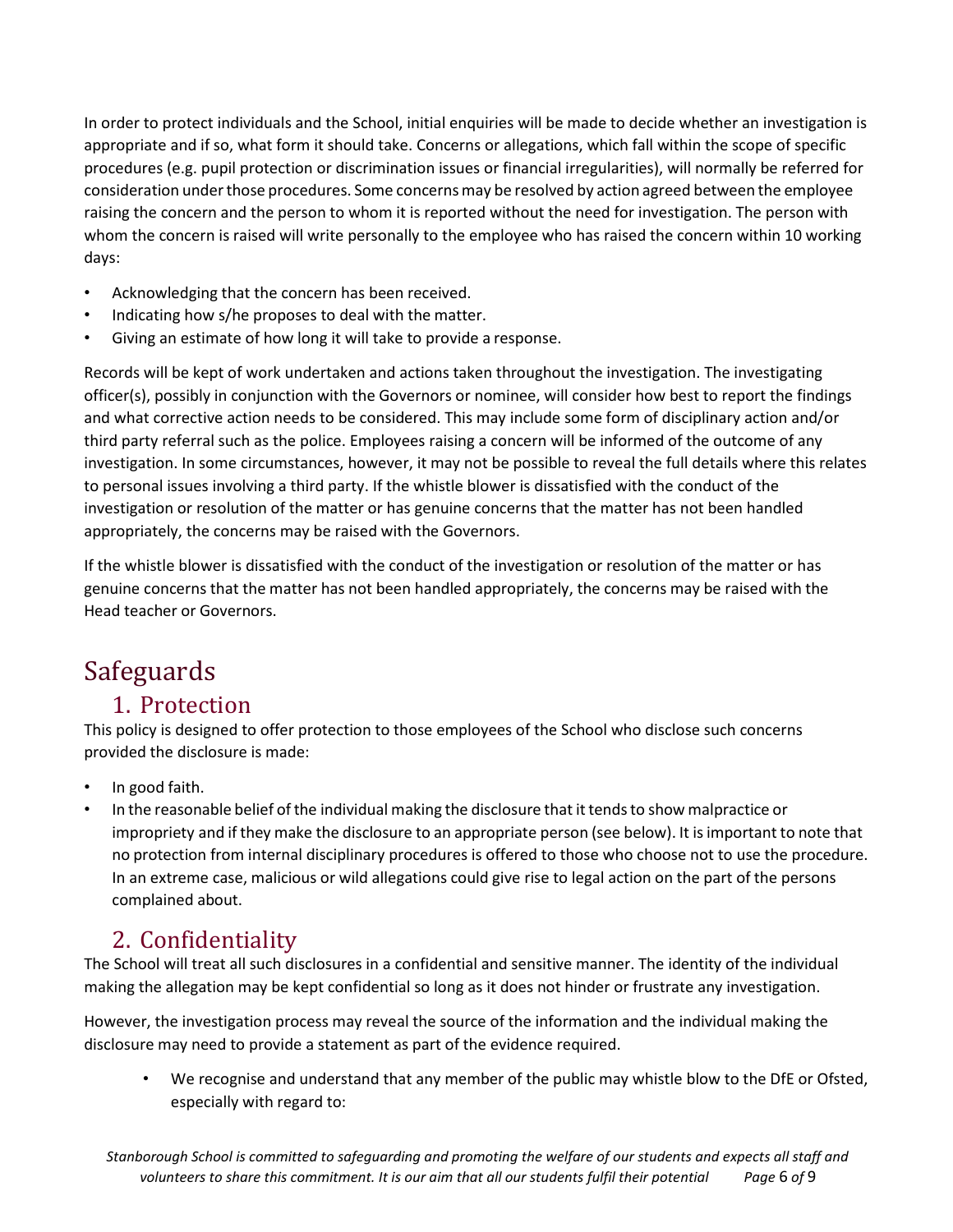- Safeguarding (child protection).
- Bullying.
- Behaviour management.
- The provision of education including special education and welfare, health and safety.

## Untrue Allegations

if an individual makes an allegation in good faith, which is not confirmed by subsequent investigation, no action will be taken against that individual. In making a disclosure the individual should exercise due care to ensure the accuracy of the information. If, however, an individual makes malicious or vexatious allegations, and particularly if he or she persists with making them, disciplinary action may be taken against that individual.

## Monitoring

All concerns raised under this policy will be recorded in strictest confidence together with the outcome in a register held by the Governors . The purpose of this record is to ensure that a central record is kept which can be crossreferenced with other concerns raised in order to monitor any patterns and to assist in monitoring and reviewing the policy.

## Guidance on terminology used in this policy

*Harassment*: A person is harassed when they are subjected to unwanted physical or verbal conduct, which has the purpose or effect of violating their dignity or creating an intimidating, hostile, degrading, humiliating or offensive environment for them

*Bullying*: A person is bullied when they are subjected to offensive, intimidating, malicious or insulting behaviour, which through the abuse or misuse of power makes them feel vulnerable, upset, humiliated or threatened.

Such behaviour may include:

- A staff member shouting at, being sarcastic towards, ridiculing or demeaning a pupil or colleague.
- Making physical or psychological threats.
- Overbearing supervision.
- Making inappropriately derogatory remarks about a pupil or colleague.
- Persistent unfair assessment of a pupil or colleague's work.
- Unfairly excluding pupils from classes, projects or events.

Bullying does not include reasonable and constructive criticism of a pupil or colleague's work or behavior.

Minor issues of concern should in the first instance be raised with immediate line managers, however issues felt to be of a more serious or sensitive nature should be raised directly with the Head Teacher. If you feel unable to raise the matter with your Head Teacher, for whatever reason, then the matter should be referred to the Chair of Governors. Whenever possible, concernsshould be raised in writing and should set out the background and history of the concern, giving names, dates and places if known, as well as the reason why the individual is particularly concerned about the situation. The earlier the concern is expressed, the easier it is to take action. Although those raising a concern will not be expected to prove the truth of an allegation, they will need to demonstrate to the person contacted that there are sufficient grounds for concern.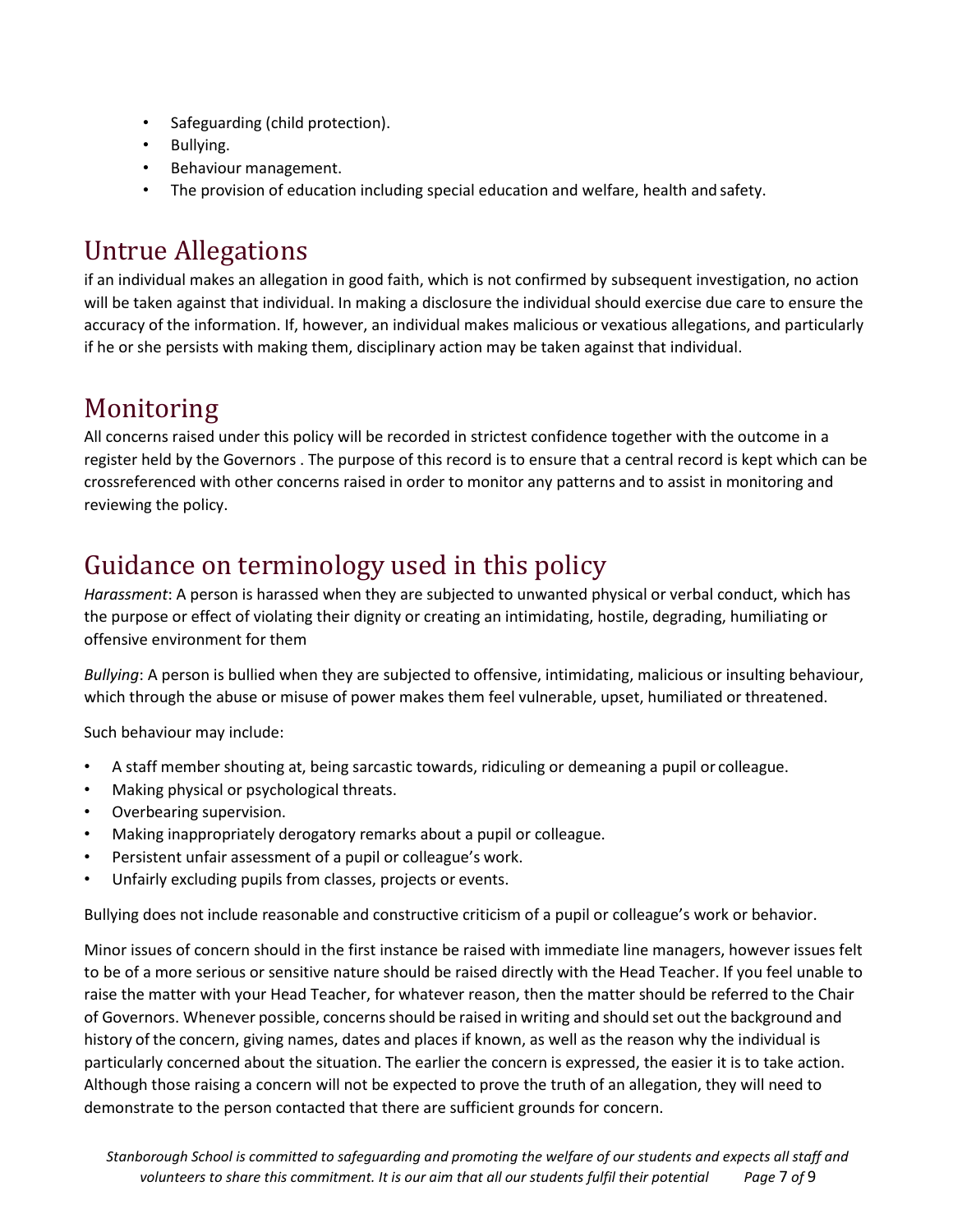# How the allegation will be dealt with

The action taken by the Governors will depend on the nature of the concern. The matters raised may:

- Be investigated internally. Any investigation will be undertaken paying due regard to confidentiality.
- Be referred to the Police.
- Be referred to the external Auditor.
- Form the subject of an independent inquiry by the governors of the school.

In order to protect individuals and the School, initial enquiries will be made to decide whether an investigation is appropriate and, if so, what form it should take. Concerns or allegations, which fall within the scope of other existing procedures (e.g. child protection or discrimination issues), will normally be referred for consideration under those procedures. Some concerns may be resolved by agreed action without the need for investigation. The school will write to the complainant within a maximum of 10 working days of a concern being received; Acknowledging that the concern has been received.

- Indicating how it proposes to deal with the matter.
- Giving an estimate of how long it will take to provide a final response.
- Telling them whether any initial enquiries have been made.
- Telling them whether further investigations will take place, and if not, why not.

N.B. In certain high-risk situations, i.e. child protection concerns, interim action may already have been taken.

The amount of contact between the body considering the issues and the complainant will depend on the nature of the matters raised, the potential difficulties involved and the clarity of the information provided. If necessary, further information will be sought from the individual. When any meeting is arranged, the person raising the concern has the right, if they so wish, to be accompanied by a workplace representative or a work colleague or a personal supporter who is not involved in the area of work to which the concern relates. The School will take steps to minimise any difficulties, which the person raising the concern may experience as a result of raising a concern. For instance, if the person raising the concern is required to give evidence in criminal or disciplinary proceedings, the School will advise and support them through the procedure. The School accepts that the person raising the concern needs to be assured that the matter has been properly addressed. Thus, subject to legal constraints, they will receive information about the outcomes of any investigations.

# Alternative methods of taking forward a complaint

This policy is intended to provide the person raising a concern with appropriate avenues to raise those concerns internally with the employing organization whenever possible however, if an individual feels it is right to take the matter outside this process, the following are possible contact points:

- Individuals'solicitors.
- Your local Councillor.
- The School's Auditors which is the organisation appointed to scrutinise the School's finances and performance.
- The Police suspicions of fraud or corruption may be reported directly to the Police.
- Public Concern at Work this is a charity, which provides free and strictly confidential legal help to anyone concerned about a malpractice which threatens the public interest. They operate a helpline on 0207 404 6609 or can be e-mailed at [whistle@pcaw.demons.co.uk.](mailto:whistle@pcaw.demons.co.uk)

*Stanborough School is committed to safeguarding and promoting the welfare of our students and expects all staff and volunteers to share this commitment. It is our aim that all our students fulfil their potential Page* 8 *of* 9